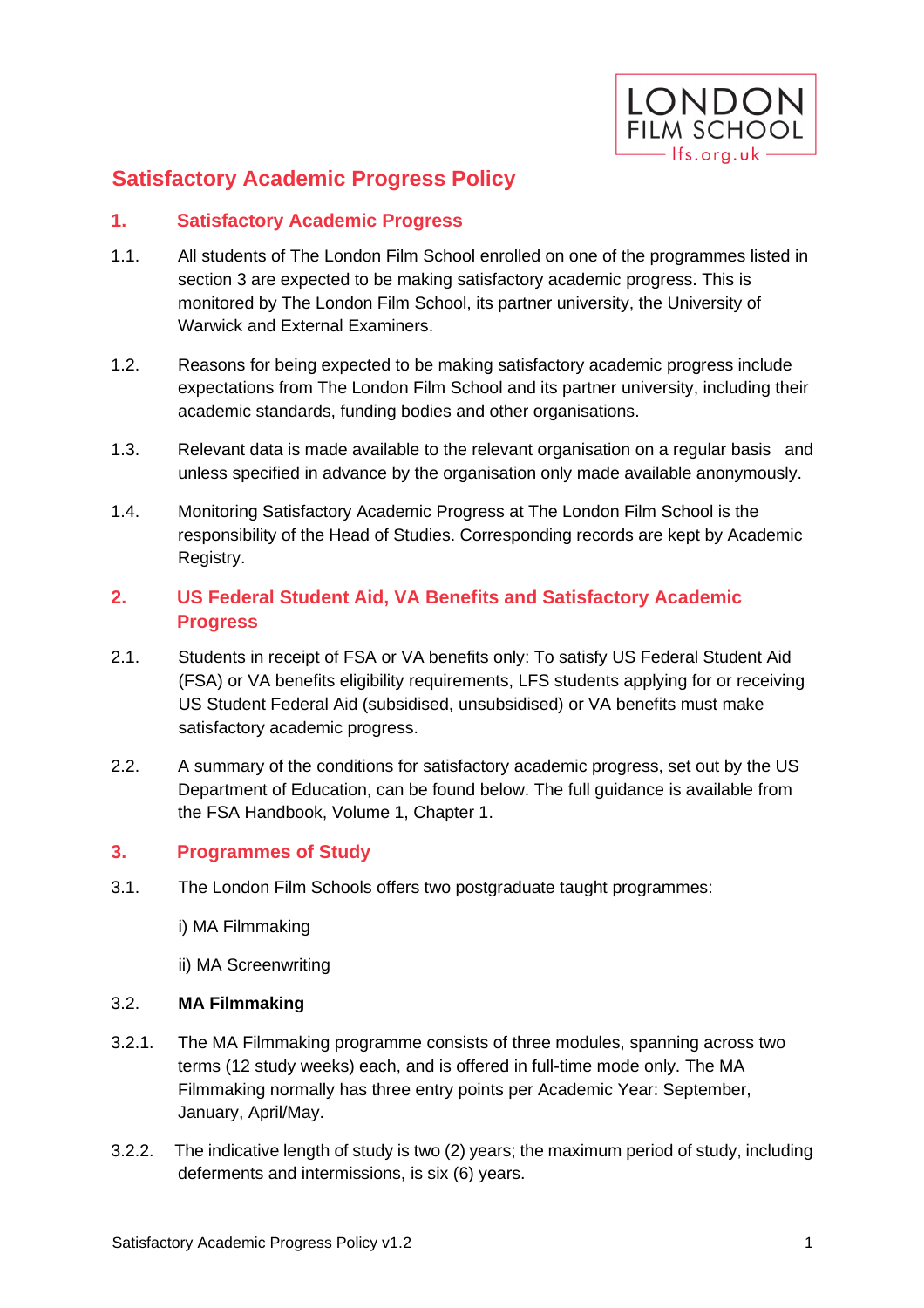

#### 3.3. **MA Screenwriting**

- 3.3.1. This MA Screenwriting programme consists of three modules, spanning across on term (12 study weeks) each, and is offered in full-time mode only. The MA Screenwriting normally has one entry point per Academic Year: September.
- 3.3.2. The indicative length of study is one (1) year; the maximum period of study, including deferments and intermissions, is six (6) years.

#### 3.4. **Maximum Period of Study for Students on a Student Visa**

3.4.1. Students on a Student Visa should note that their maximum period of study may be limited by their length of leave granted by UK Visas and Immigration. The length of leave will supersede any guidance on maximum length of study by the validating University.

## 3.5. **Maximum Period of Study for Students with External Funding**

3.5.1. Students' maximum period of study may also be limited by their source of funding. The maximum period of study specified in any funding agreement will supersede any guidance on maximum length of study by the universities

## **4. Awards and Credit Points**

4.1. The MA is normally awarded to students who have accumulated 180 credit points (90 ECTS). In addition to the award of a Master's degree, two additional exit awards have been validated by the validating University: Postgraduate Certificate and Postgraduate Diploma. The table below lists all three awards, including credit points and module requirements.

| <b>Award</b>             | <b>Credit Points</b><br>at FHEQ<br>Level 7 | <b>Notional</b><br>Learning<br><b>Hours</b> | <b>Modules</b><br><b>Required</b> |
|--------------------------|--------------------------------------------|---------------------------------------------|-----------------------------------|
| Master's Degree          | 180                                        | 1800                                        | 1, $2$ and $3$                    |
| Postgraduate Diploma     | 120                                        | 1200                                        | 1 and $2$                         |
| Postgraduate Certificate | 60                                         | 600                                         |                                   |

The requirements are identical for both MA programmes.

- 4.1.1. Students are normally expected to meet the module prerequisites set out in the Course Handbook available from the LFS website and Moodle before progressing to the next stage of the programme.
- 4.1.2. Progression decisions are taken by the Boards of Examiners which takes place at the end of each term and is chaired by a senior member of staff from the university.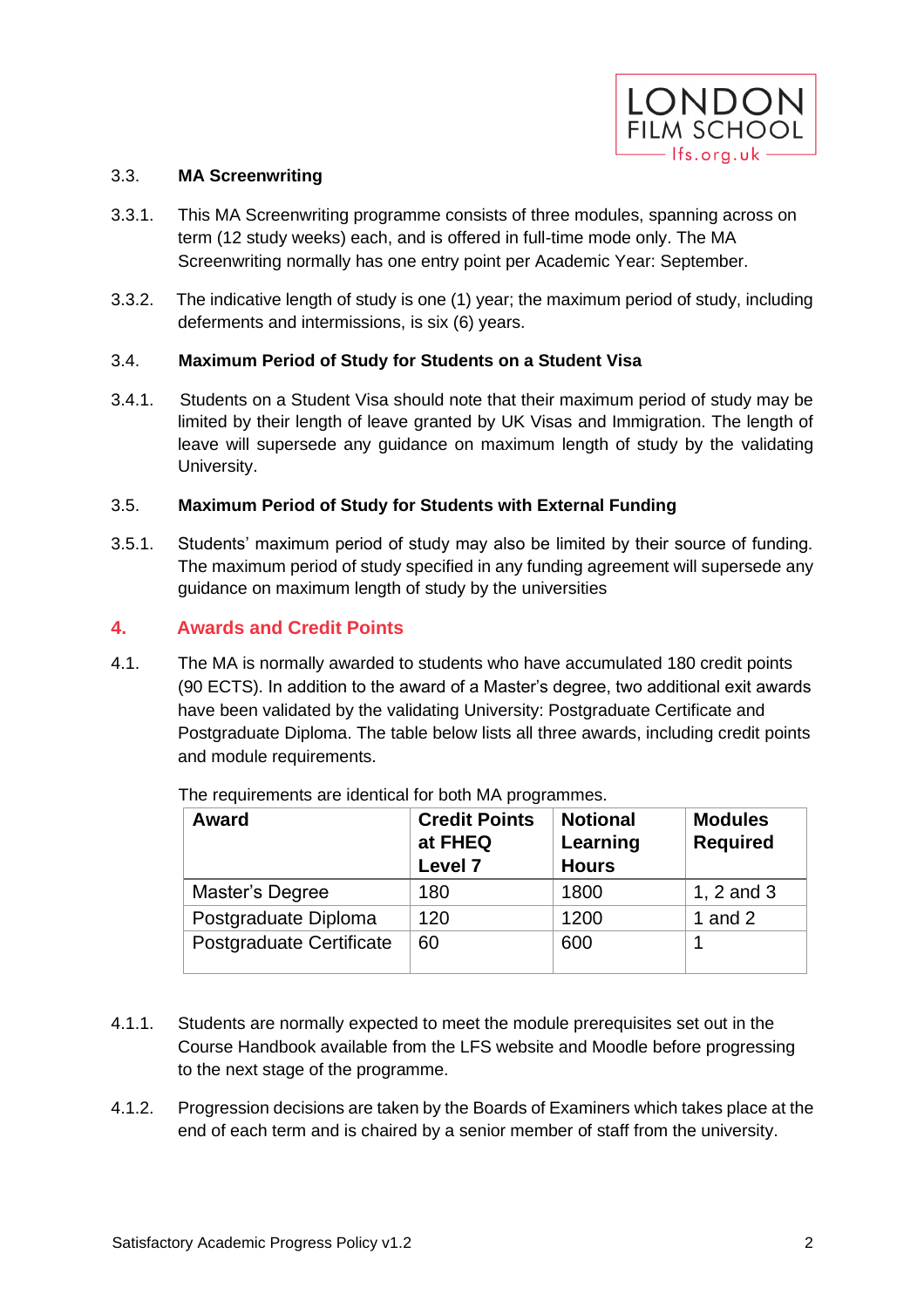

4.1.3 Transfer of credits from other universities are not accepted and students are required to commence the MA programmes from module one.

## **5. Monitoring of Satisfactory Academic Progress**

- 5.1. Monitoring satisfactory Academic Progress of all students on programmes listed in section 3 is the responsibility of the Director of Studies. Corresponding records are kept by Academic Registry.
- 5.2. Personal Tutors also monitor students' academic progress and are responsible for reporting students who may not be making satisfactory academic progress or are otherwise considered to be 'at risk' to the Director of Studies and the Academic Registrar.

## 5.3. **Satisfactory Academic Progress and Students in Receipt of FSA or VA Benefits**

- 5.3.1. In addition to the monitoring of all students in line with the validation agreements, monitoring of satisfactory academic progress of students in receipt of FSA or VA benefits is conducted in line with the criteria set out by the US Department of Education.
- 5.3.2. The London Film School must be satisfied that a student in receipt of FSA or VA benefits meets the satisfactory academic progress criteria before any funds are released at the start of the second or any subsequent term.

## **6. Grades and Pace of Completion**

#### 6.1. **Grading Scale: MA Filmmaking**

#### **Modules 1 and 2**

- Film component: Pass/Fail
- Work and Research Journals: Pass/Fail

#### **Module 3**

- Film component: Distinction/Merit/Pass/Fail
- Work and Research Journals: Distinction/Merit/Pass/Fail

#### 6.2. **Grading Scale: MA Screenwriting**

#### **Modules 1 and 2**

- Script component: Pass/Fail
- Work and Research Journals: Pass/Fail

#### **Module 3**

- Script component: Distinction/Merit/Pass/Fail
- Work and Research Journals: Distinction/Merit/Pass/Fail

#### 6.3. **Grades**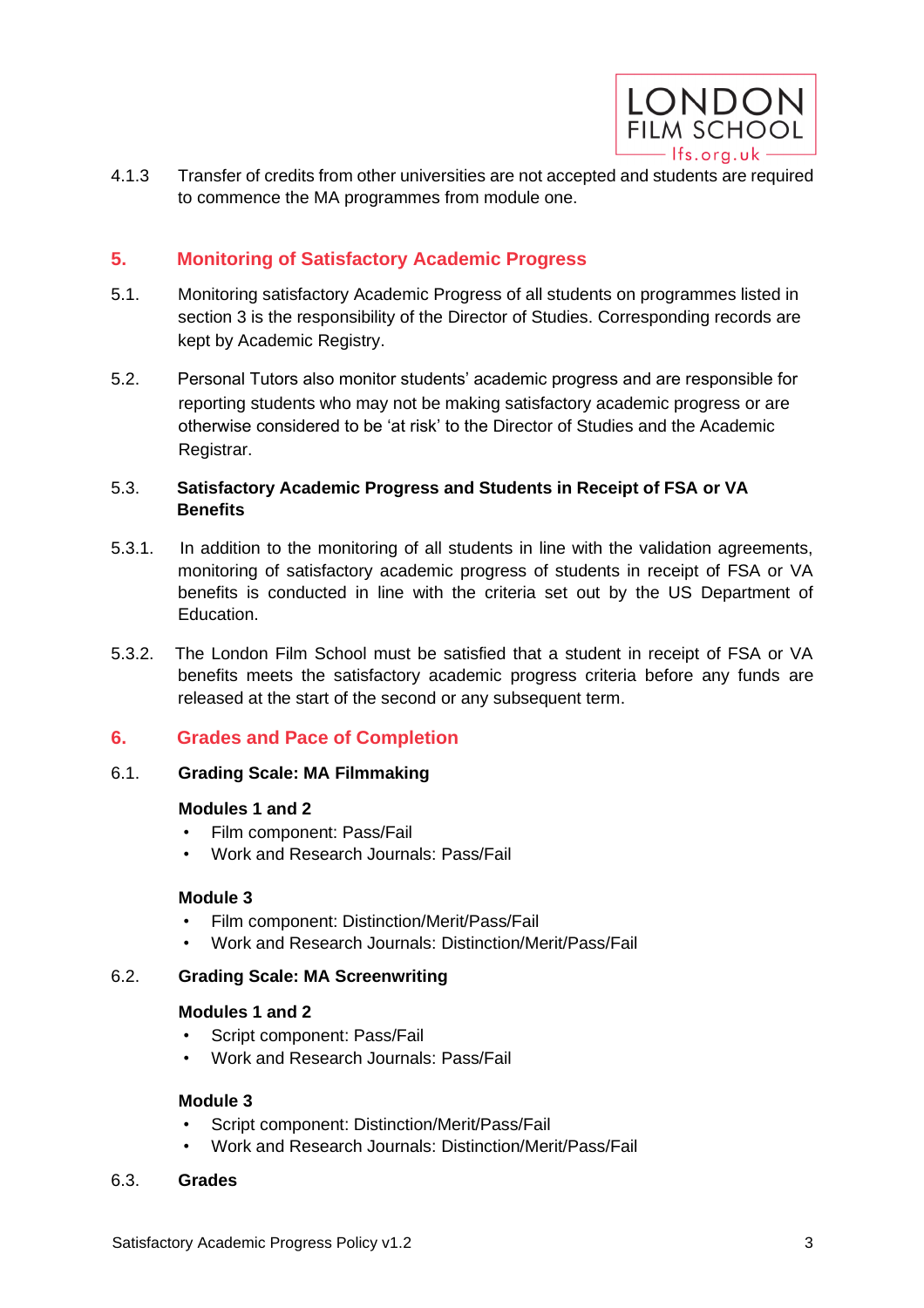

- 6.3.1. Students are required to submit coursework for summative assessment for each of the three modules of the MA Filmmaking or MA Screenwriting. Coursework is assessed and moderated by staff of The London Film School and a sample is moderated by an External Examiner prior to confirmation of module results by the Assessment Board, chaired by a senior member of staff from the validating University.
- 6.3.2. Meetings of the Assessment Board provide an opportunity for staff from The London Film School and the University to monitor and discuss satisfactory academic progress which is recorded by both institutions in the form of grade tables and minutes.
- 6.3.3. In case of a Fail in one or more summative assessment components, students are entitled to *one* reassessment opportunity. These students are reported in the grades reports for the Board of Examiners.
- 6.3.4. In order to progress their studies to the next level, students must complete all summative coursework successfully (i.e. minimum grade of Pass). When determining whether or not this criterion has been met, any resubmission opportunities shall be taken into consideration.
- 6.3.5. Students who do not meet this requirement (including after an opportunity to be reassessed) may not be able to progress with their studies unless mitigating circumstances apply and are approved by the Director of Studies and confirmed by the Board of Examiners.
- 6.3.6. *Students in receipt of FSA or VA benefits only:* Where mitigating circumstances apply and are approved, students will be advised separately on the impact on the eligibility to receive FSA funds or VA benefits. Students should note that depending on the nature and length of any extensions granted, they may no longer quality for FSA funds or VA benefits.

#### 6.4. **Retaking a Module**

- 6.4.1. In line with the regulations of the university, students who fail both the original assessment and reassessment may be entitled to retake the module once with payment of the tuition fees. Whether or not a student is entitled to a retake is dependent on the criteria listed below:
	- i) The student must not exceed their maximum period of registration (six years);
	- ii) The student has a satisfactory attendance record with an average attendance of at least 80%;
	- iii) The student has attempted all coursework and failed as a result of not meeting minimum expectations rather than as a result of non-submission.
- 6.4.2. Students retaking a module are required to attempt all coursework of the module, including work they may previously have passed.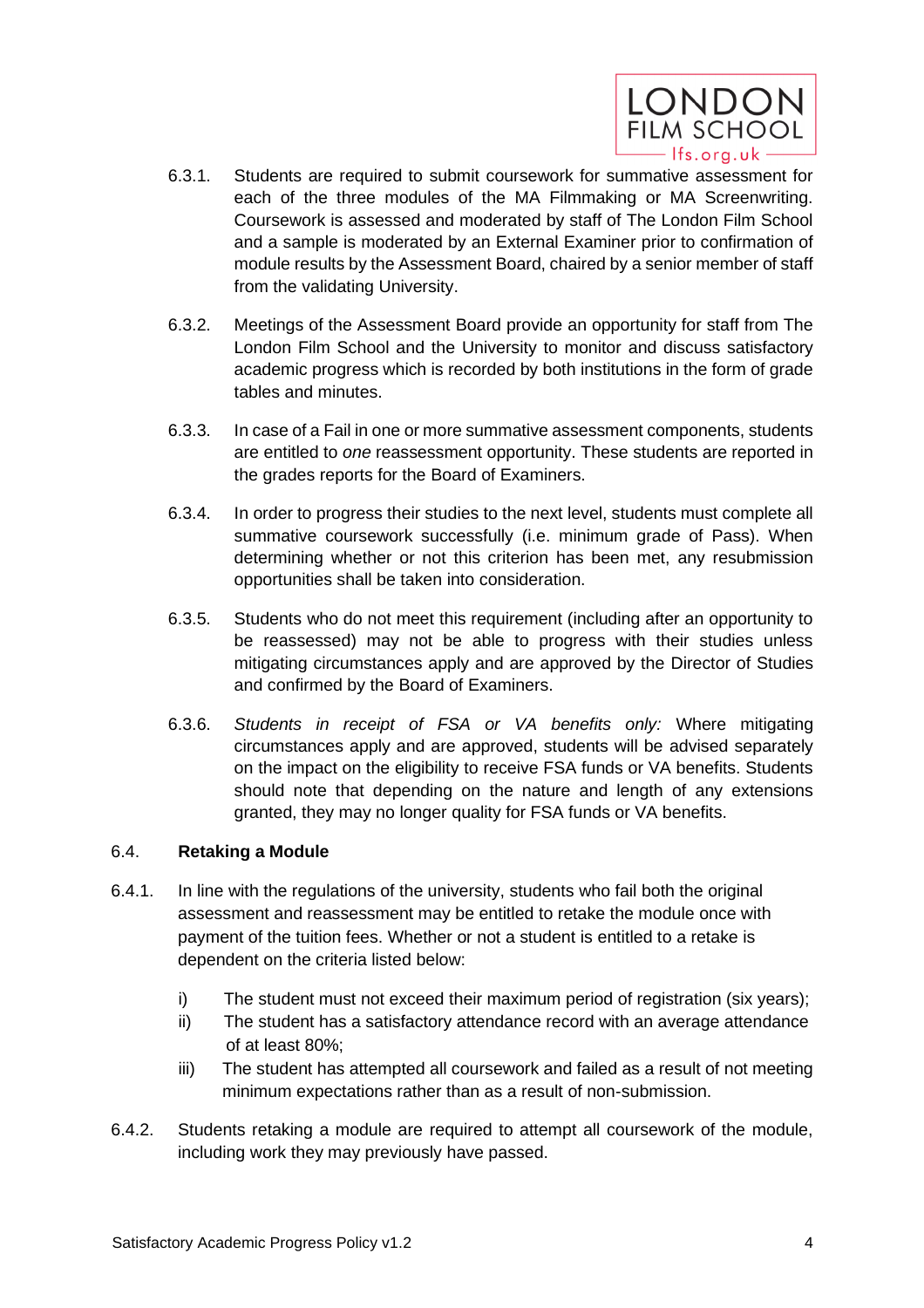

- 6.4.3. Students who are required to retake a module will be placed on Academic Probation until the end of the module when their circumstances are reviewed by the Board of Examiners. Students who successfully complete the module in their second attempt and did not require reassessment opportunities during their retake will normally be taken off academic probation.
- 6.4.4. Students who are required to submit coursework for reassessment during the retake will continue to be placed on academic probation for a further term.
- 6.4.5. Retake opportunities are subject to confirmation of student visa status.

## 6.5. **Pace of Completion**

- 6.5.1. Academic Registry monitors students' 'pace of completion' by monitoring their progress in relation to both the indicative and maximum length of study set out in sections 3.2 (MA Filmmaking) and 3.3 (MA Screenwriting) of this policy.
- 6.5.2. The maximum time of study is also taken into consideration when processing deferment and intermission requests from students.
- 6.5.3. *Students in receipt of FSA and VA benefits only:* Circumstances may arise where satisfactory academic progress in relation to FSA or VA benefits is considered separately from satisfactory academic progress in relation to academic requirements set by The London Film School and the universities.

## *Section 7 only apply to students in receipt of FSA.*

## **7. Financial Aid Warning, Appeals and Suspension**

#### 7.1. **Financial Aid Probation**

- 7.1.1. Students in receipt of FSA who are placed on academic probation (see section 6.4.3)will receive a Financial Aid Warning which will be reviewed together with their academic probation at the end of the module they are retaking.
- 7.1.2. Students a under Financial Aid Warning remain eligible for FSA funds.
- 7.1.3. Students who meet all satisfactory academic progress requirements following the retake of a module will normally be taken off academic probation and Financial Aid Warning.
- 7.1.4. Students who are considered not to be making satisfactory academic progress by the time their academic probation is reviewed at the end of the module will no longer be eligible to receive further FSA Title IV financial aid.
- 7.1.5. Students may continue to study in their course, and they can regain Title IV financial aid status following satisfactory academic progress.
- 7.1.6. Students will be informed about all decisions, including academic probation, Financial Aid Warning and termination of funding in writing.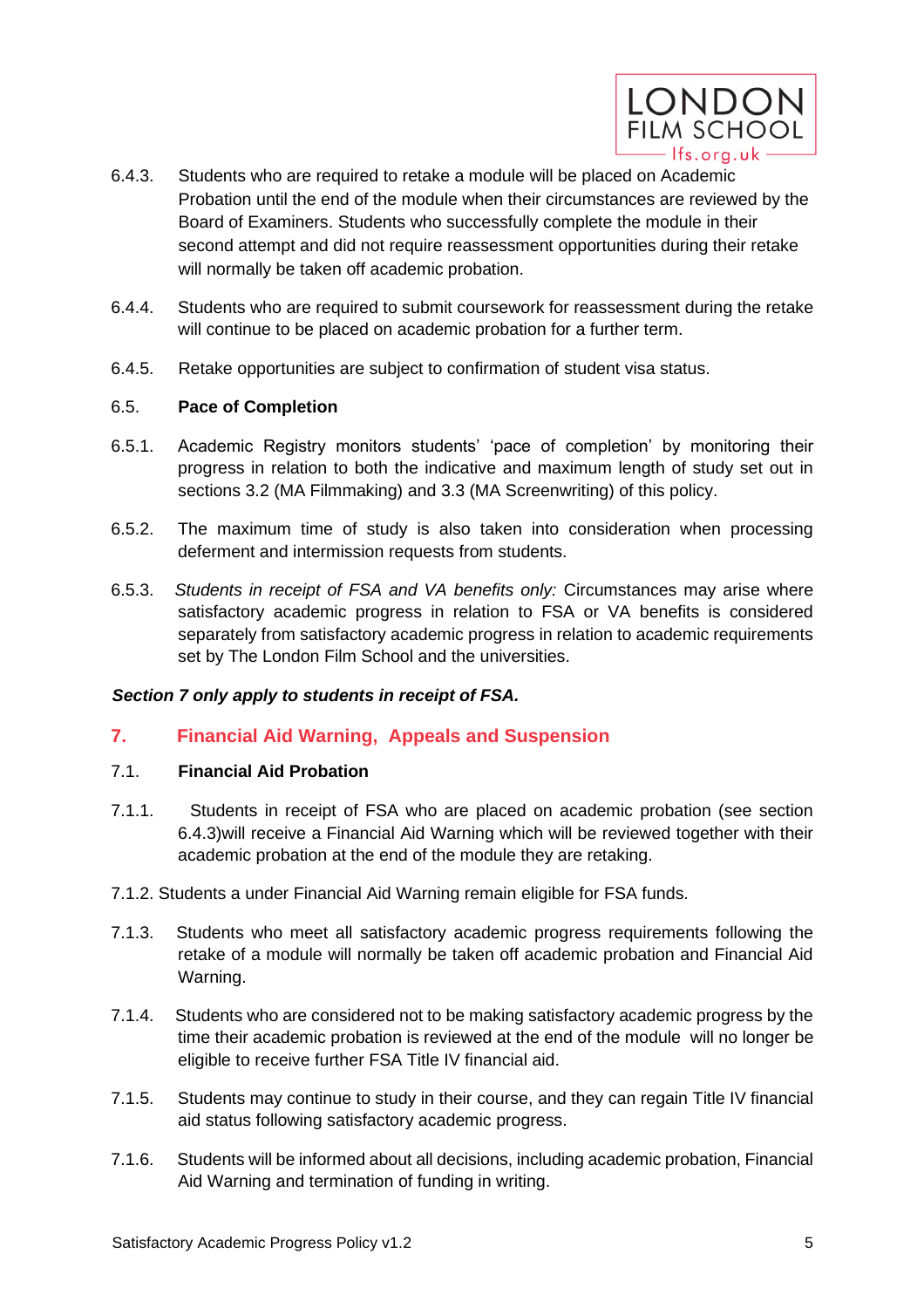

## 7.2. **Appeals**

- 7.2.1. Students who have their funding terminated can appeal within ten (10) working days of receiving the notification of termination.
- 7.2.2. The following will be considered as appropriate grounds for appeal:
	- i) The extended illness of the student extended illness as defined as a documented chronic or recurring medical or emotional illness that causes the student to be absent from class for a significant period;
	- ii) Death in his/her immediate family<sup>1</sup>;
	- iii) The extended illness of an immediate family member that places hardship on the student;
	- iv) The student was the victim of a natural disaster that caused them to be absent from The London Film School.
- 7.2.3. Appeals must be submitted together with supporting documentation within ten (10) working days of the termination notification. The student's appeal must include an academic plan. Students are advised to develop their academic plan with their Personal Tutor.
- 7.2.4. The appeal will be considered by the Financial Controller, Director of Studies and Academic Registrar and students will normally be notified of their decision within ten (10) working days.
- 7.2.5. All decisions are final.
- 7.2.6. Students should note that their academic plan will be reviewed at the end of the term.

#### 7.3. **Appeals Outcome**

- 7.3.1. If a student's appeal is successful, their FSA will be reinstated for one payment period. They will also be placed on Financial Aid Probation and the academic plan will be reviewed monthly with their Personal Tutor.
- 7.3.2. If a student's appeal is unsuccessful, they may continue with their studies using their own means, but they will not be eligible for further FSA funds. Students who choose to continue with their studies using their own means and subsequently meet satisfactory academic progress standards may be able to regain Financial Aid Probation status and apply for/receive FSA funds.

<sup>1</sup> Immediate family includes parents, grandparents and siblings for a dependent student and parents, grandparents, siblings, spouse and children for an independent student